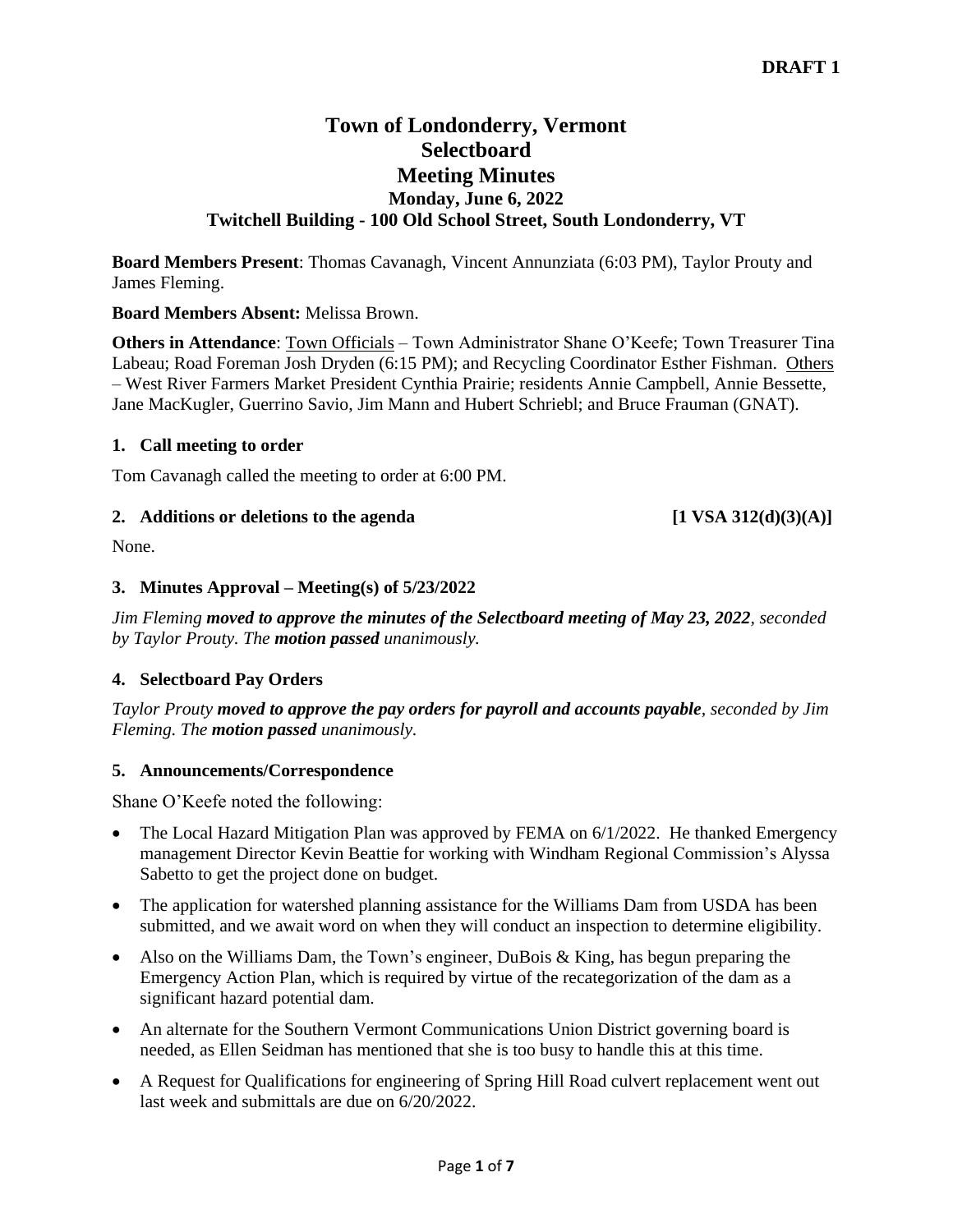- The Invitation to Bid for winter sand went out that day and bids will be received in time for consideration at the next Board meeting.
- He mentioned that unless there are objections from the Board, he had hoped to have Duane Hart mow the septage fields in exchange for the hay again this year. There were no objections.

O'Keefe noted correspondence included in the Board's meeting packet was as follows:

- A copy of the Notice to Taxpayers on grievance, dated 5/26/2022.
- A copy of the letter seeking USDA assistance on the Williams Dam, dated 5/26/2022.
- An announcement from the Vermont Council on Rural Development on its annual Community Leadership Summit, scheduled for 8/10/2022.

### **6. Visitors and Concerned Citizens**

### **a. Monthly update – One Londonderry**

Esther Fishman noted that someone from One Londonderry would meet with the Board at the next regular meeting.

Landgrove Road concerns -- Jim Mann and several other residents of Landgrove Road spoke to the Board about the deteriorating condition of the Landgrove Road pavement, noting potholes and crumbling pavement, and asked that the Board consider repaving the road from Old Stowell Hill to Barker Road, and mentioned several specific problem areas.

Taylor Prouty noted that the Town had employed an engineer at the end of 2021 to conduct a paved road inventory and capital plan, and that Landgrove Road is on the top of the list for full reconstruction in 2026. There was mention of the Town's establishment of a highway improvement reserve fund and that the Voters approved a \$220,000 contribution for FY2023, which would increase in future years according to the capital plan. Prouty stated that the Board will be discussing summer paving plans later in the meeting and that it is likely that only limited interim repairs of various roads, including Landgrove Road, would be considered instead of full repaving due to the very high cost of paving at present.

There was an inquiry into what steps residents can take to report roadway concerns and Prouty suggested contacting any Selectboard members or Town staff to provide notice. There was mention of the extreme efforts with mud season this year and a Road Crew staff shortage as well that kept attention away from some of the paved road repairs.

Mann requested a copy of the paved road inventory and O'Keefe stated he would send it to him.

Williams Park maintenance -- Hubert Schriebl spoke about the lack of lawn maintenance of Williams Park near the West River and Williams Dam that prevents visitors from viewing the river, and noted that he had heard from vendors at the West River Farmers Market that the Town doesn't want to spend the money on maintenance. Cavanagh and Prouty assured Schriebl that this issued had not previously been brought to the attention of the Board and the Board has never decided not to provide maintenance to their knowledge.

O'Keefe suggested that this was a matter for the Parks Board to consider.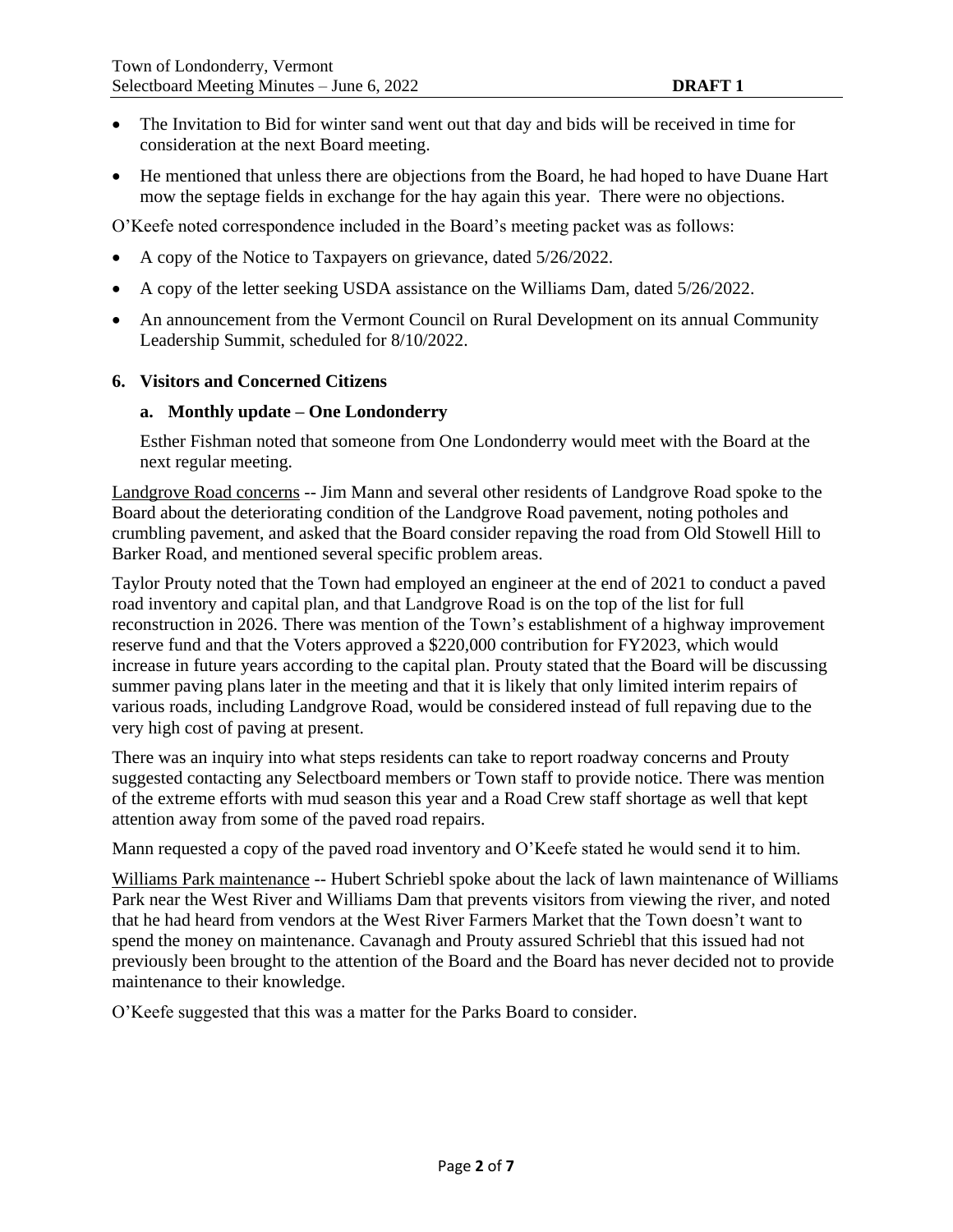### **7. Town Officials Business**

### **a. Town Clerk – Review list of unregistered dogs [20 VSA 3590]**

Labeau spoke to the list of unregistered dogs, which includes 30 unregistered dogs that had previously been registered, and a list of 13 people with dogs that have never registered them.

*Vincent Annunziata moved to direct the Animal Control Officer to contact all owners of unregistered dogs to remind them of the requirement to register their dogs, seconded by Jim Fleming. The motion passed unanimously.*

# **8. Transfer Station/Solid Wase Management**

### **a. Updates**

Fishman mentioned that the hazardous materials collection day took place on the previous Saturday, and 65 cars came through, which was relatively low and maybe had to do with the nice weather.

Cavanagh mentioned that one of the backhoe cylinders is down and needs to be sent out to be repacked and will be out of service for a week or two..

#### **b. Authorize contract for hazardous materials collection**

Fishman spoke briefly to the contract for hazardous materials collection, and this company was purchased by a larger company, so a new contract agreement was needed. O'Keefe confirmed that the Town Attorney has signed off on the agreement.

*Taylor Prouty moved to approve the June 2, 2022 services agreement with US Ecology Burlington, Inc. for hazardous materials collections services, and to authorize the Town's Recycling Coordinator to execute the one-year contract with the vendor on behalf of the Town, seconded by Jim Fleming. The motion passed unanimously.*

### **9. Roads and Bridges**

#### **a. Updates**

Josh Dryden noted the following usage for the month of May 2022:

 $Salt - 0$  tons  $Sand - 0$  yards

Fuel (gallons): Vehicles – 871.9, Town Office Generator – 0, Transfer Station – 0

He mentioned that all equipment is doing well except that the steering on the excavator needs some work. And he said that the new department staff is doing well together, and work is getting done.

Prouty mentioned he was approached by Green Mountain Power about Town policy on burying utilities in the roadway, noting that the utility needs to do some upgrades to underground lines along Under the Mountain Road and is considering whether to bury its lines the entire length of the road. The Town has no specific policy on this at present but there is State statutes that allow the Town to require permits, and further research into this is needed. Some towns require utilities to be buried to a specific depth or be encased, he noted.

He suggested that consideration of these projects could become part of the road access permitting process, and just revising the policy and application form after researching best practices from other towns.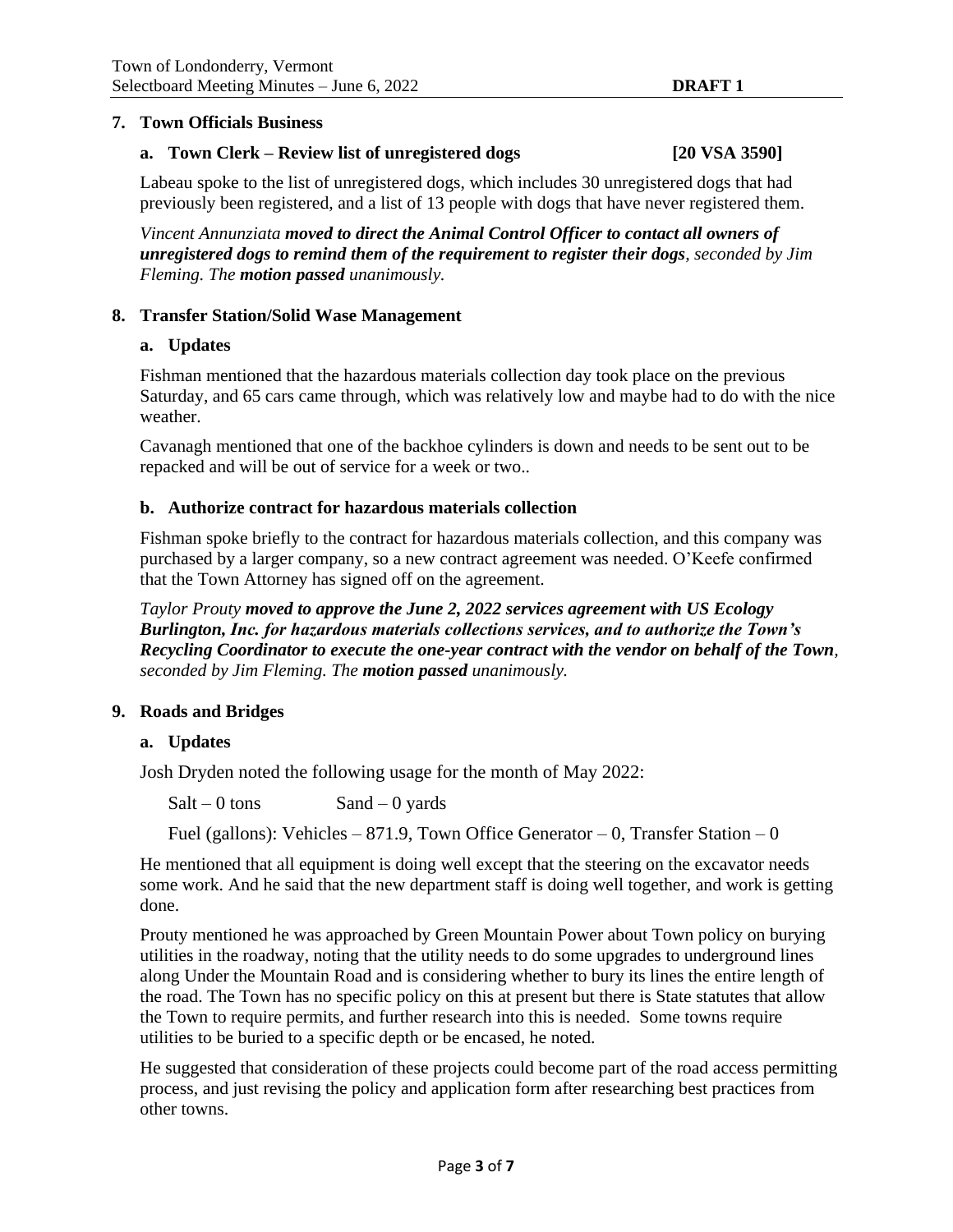Taylor mentioned that other communities have addressed this and have taken steps to establish requirements to reduce liability to the Town and mandate ongoing maintenance requirements for permittees. O'Keefe noted that a new application for a culvert under Old School Street was just received that can be a first run at this issue.

Taylor and O'Keefe will work on changes to the Road Access Policy to address this issue.

## **b. Discuss summer paving**

Prouty and Dryden explained their recommendations for paving. Prouty noted the limitations of available funds and the number of projects that can be done. Referring to the paved road evaluation, which has certain pavement recommendations, some road conditions need immediate work, but given the high cost of paving and trucking this year, it is recommended that laborintensive work as opposed to material-intensive work be prioritized, and not all of the \$220,000 paving funds be spent this year. By underspending by  $\sim$ \$70,000 the Town can do a more comprehensive job in the following year through use of the reserve fund, Prouty explained. He suggested only shimming areas that are really bad.

Prouty suggested that an alternative might be to grind some roads in one year and then pave the following year to spread out the costs; the roads would remain gravel during the intervening winter, which could help with winter maintenance efforts.

Use of ARPA funds for paving was discussed.

Dryden suggested a 1" shim for portion of the following roads, which he estimated to cost \$155,000:

- Landgrove Road  $-1.2$  miles
- Thompsonburg Road .8 miles
- Middletown Road .4 miles

This would not include overlay and chip sealing, and he noted that this would possibly give the Town 2-5 years of service.

Paving preparations such as culvert replacement, was discussed and the lack of availability of culverts was discussed. Dryden stated that there are some in stock that should suffice for Town needs.

It was agreed to go with Dryden's recommendations, and to include paving culverts on Spring Hill Road as a bid add-on, and O'Keefe will prepare and distribute an invitation to bid.

### **c. Consider application(s) for excess vehicle weight permits [23 VSA 1400a]**

The Board reviewed an overweight permit application, and O'Keefe mentioned that it did not have a sufficient certificate of insurance.

*Jim Fleming moved to approve the excess weight permit(s) for Consolidated Communications, Inc., subject to receipt of an acceptable certificate of insurance naming the Town as an additional insured, and authorize the Town Administrator to execute the permit(s) on behalf of the Town, seconded by Vincent Annunziata. The motion passed unanimously.*

### **10. Old Business**

# **a. Discussion of use of funds from the American Rescue Plan Act (ARPA)**

It was agreed to pass over this matter until Melissa Brown can be available to participate.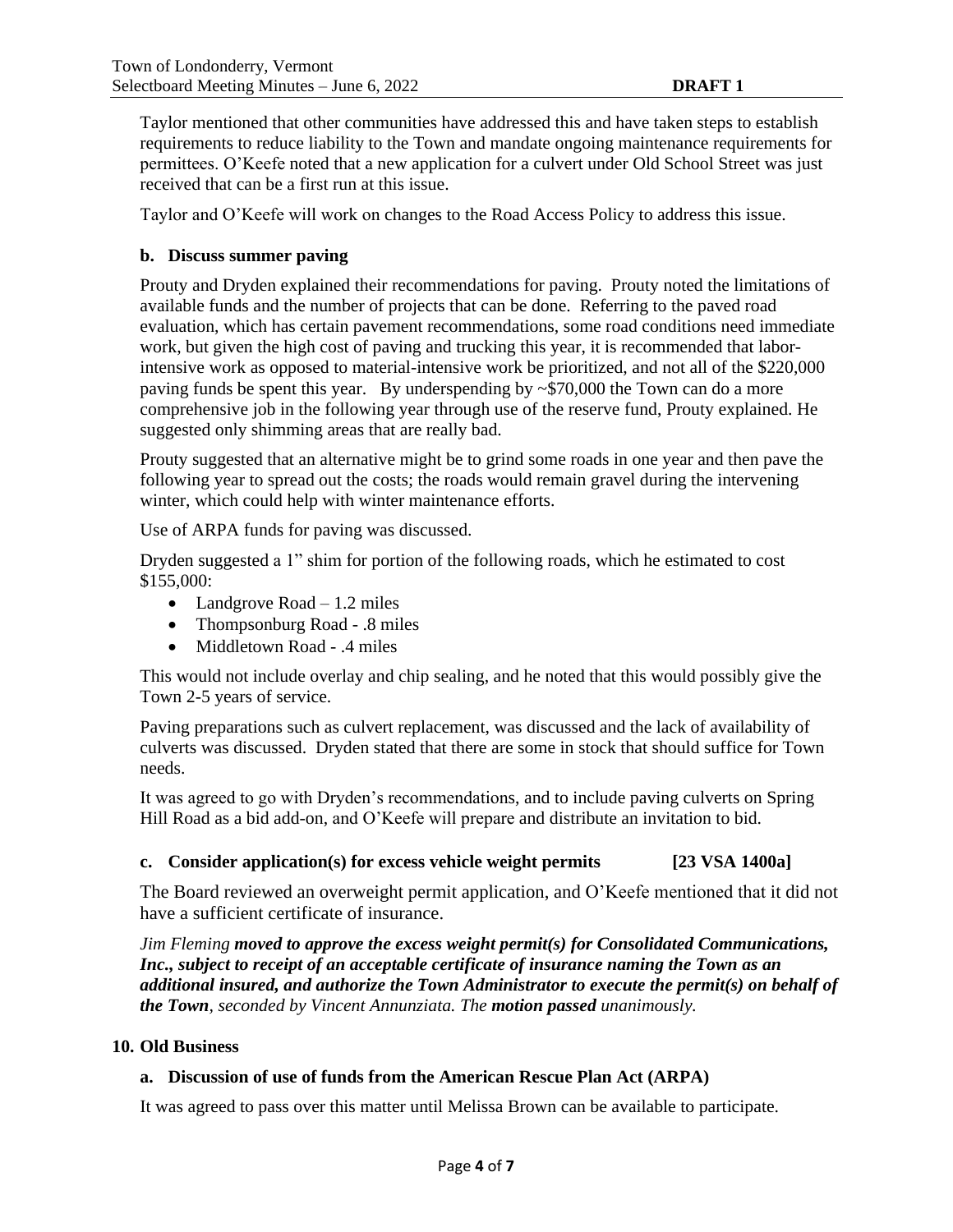### **b. Discuss Town parks security and maintenance**

O'Keefe noted that he had conferred with the Windham County Sheriff's Office, and it was recommended that the Town use game cameras to try to identify those involved in illegal dumping. He also mentioned he had found some rugged waste and recycling containers that could be appropriate for the Town's parks, though there are likely very costly.

Cavanagh mentioned he had given some cell phone connected game cameras to Kelly Pajala. He mentioned some technological specifications and costs. Prouty suggested that securing Wi-Fi connectivity at Pingree Park was very important, and mentioned that he was aware that Pingree Park is known as a meeting location for nefarious activities due to it being secluded.

Fleming suggested locking the gate to Pingree Park at night, but it was noted that opening and closing it each day may be difficult to orchestrate.

There was discussion on whether warning signs are necessary to give notice to the public that there are video cameras.

### **c. Consider request for use of Town Office meeting room**

Following up on the discussion at the previous Board meeting, Cynthia Prairie was present from the West River Farmers Market regarding the WRFM's application for use of the Town Office for its monthly Board of Director's meetings.

Cavanagh congratulated Prairie on the lack of illegal parking at the farmers market over the prior weekend.

*Jim Fleming moved to authorize use of the Town Office Meeting Room by the West River Farmers Market Board of Directors on June 8, July 6, August 10, September 7 and October 12, 2022 from 5:30 PM to 7:00 PM for its periodic board meetings, and to authorize the Town Administrator to sign the facility use agreement on behalf of the Town, seconded by Taylor Prouty. The motion passed unanimously.*

### **11. New Business**

### **a. Consider changes to land use review fees**

O'Keefe presented to the Board proposed new fees for land use permitting, noting that they had not been adjusted since 2008. He brought to the Board's attention an email from legal staff at the Vermont League of Cities and Towns advising that fees must be reasonable. He mentioned that there had been some research into what other communities have adopted and he stated that he felt the proposed fees were reasonable, were geared toward covering the Town's administrative costs, and did not represent a significant increase.

Included in the fees is a provision that doubles fees, other than recording fees, for applications submitted after-the-fact.

Annunziata stated that he thought the increases were very reasonable and probably did not keep up with inflation.

*Taylor Prouty moved to approve new land use review fees for the Town as presented, which shall take effect on July 1, 2022 and shall be included in the minutes of the meeting, seconded by Jim Fleming. The motion passed unanimously.*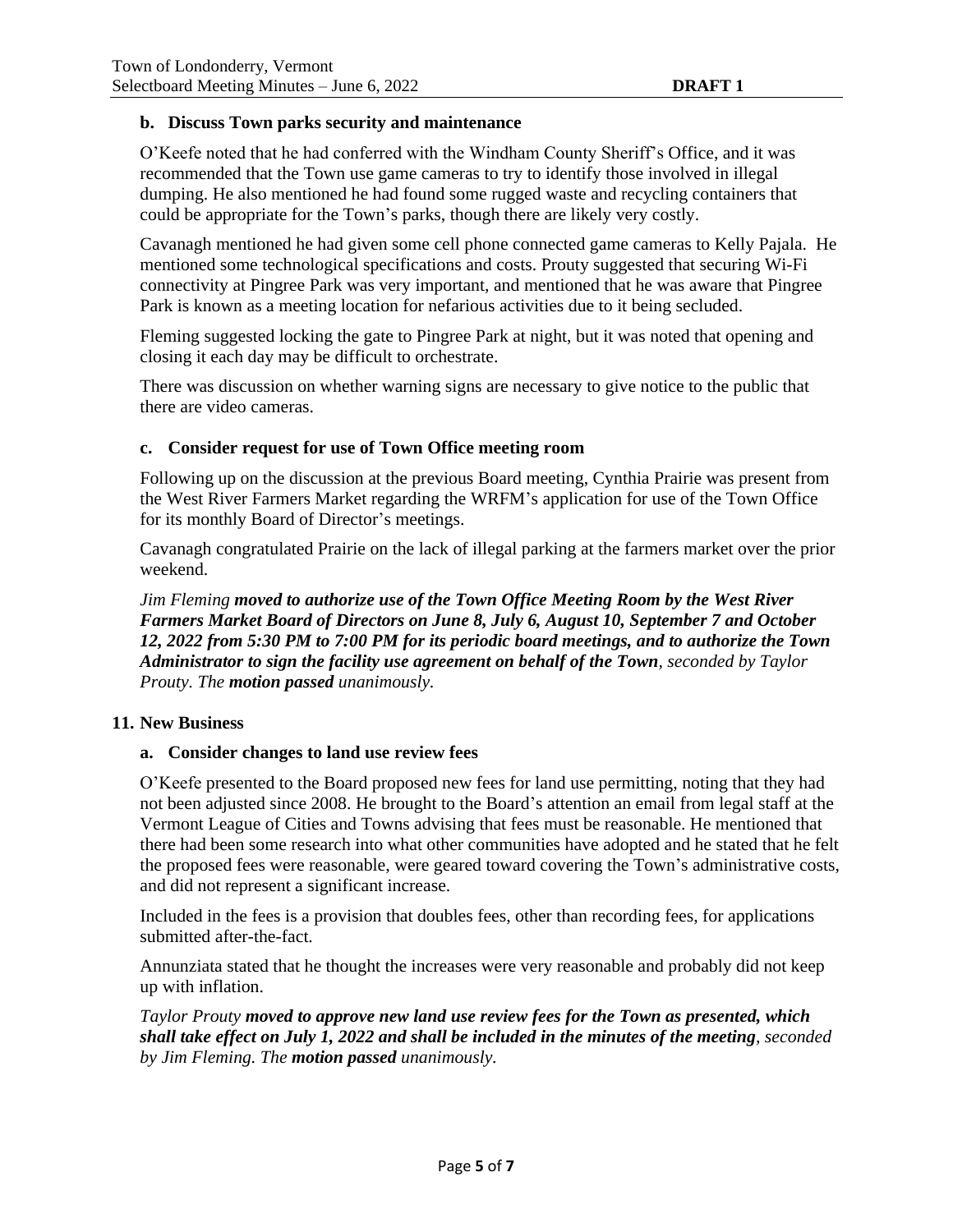The new fees, effective 7/1/2022, are as follows:

| <b>APPLICATION TYPE</b>                 | FEE                |
|-----------------------------------------|--------------------|
| <b>Zoning Permit</b>                    | \$75               |
| Site Plan Review                        | \$150              |
| <b>Conditional Use Review</b>           | \$150              |
| Variance                                | \$150              |
| Lot Line Adjustment                     | \$125              |
| Subdivision $-$ Up to 3 lots            | \$250              |
| Subdivision $-4$ or more lots           | $$200/Lot + $250$  |
| <b>Planned Unit Development</b>         | $$200/Unit + $250$ |
| Change of Use                           | \$150              |
| Appeal of Zoning Administrator decision | \$150              |
| Certificate of Compliance               | \$100              |
| Driveway/ROW Access – Modification      | \$50               |
| Driveway/ROW Access - New               | 75                 |
| Recording Fees $-$ per page             | \$15               |
| Recording Fees $-$ per mylar            | \$25               |

- All fees (except for recording fees) are DOUBLED for applications submitted "after-thefact", i.e., when any element of Land Development has already taken place.
- Applicant may be required to pay the reasonable and customary charges for assistance provided by experts, (engineers, planning consultants, etc.) requested by the Development Review Board, Selectboard or Planning Commission.
- Fees for combined review shall be adjusted from the above schedule. Applicants shall pay the highest applicable initial review fee per the above schedule plus a flat \$75 fee for each additional review. By way of example: A two-lot subdivision requiring a variance would pay a total review fee of \$400. Zoning permit and recording fees are added to all review fees.

### **b. Consider whether to establish a local Cannabis Control Commission [7 VSA 863(b)]**

There was discussion about whether the Board wanted to establish a local Cannabis Control Commission now that the Voters have authorized retail sales of cannabis, such sales set to begin in the fall. There was discussion about what actual control such a commission would have.

Prouty stated that if the Board decides to establish such a commission that the Board itself should be appointed at first and if it becomes a burden then it could be handed off to non-Board volunteers.

It was agreed to put this matter on the agenda for the next regular meeting when it is hoped that there would be a full Board present, and that Board members would conduct further research on the matter.